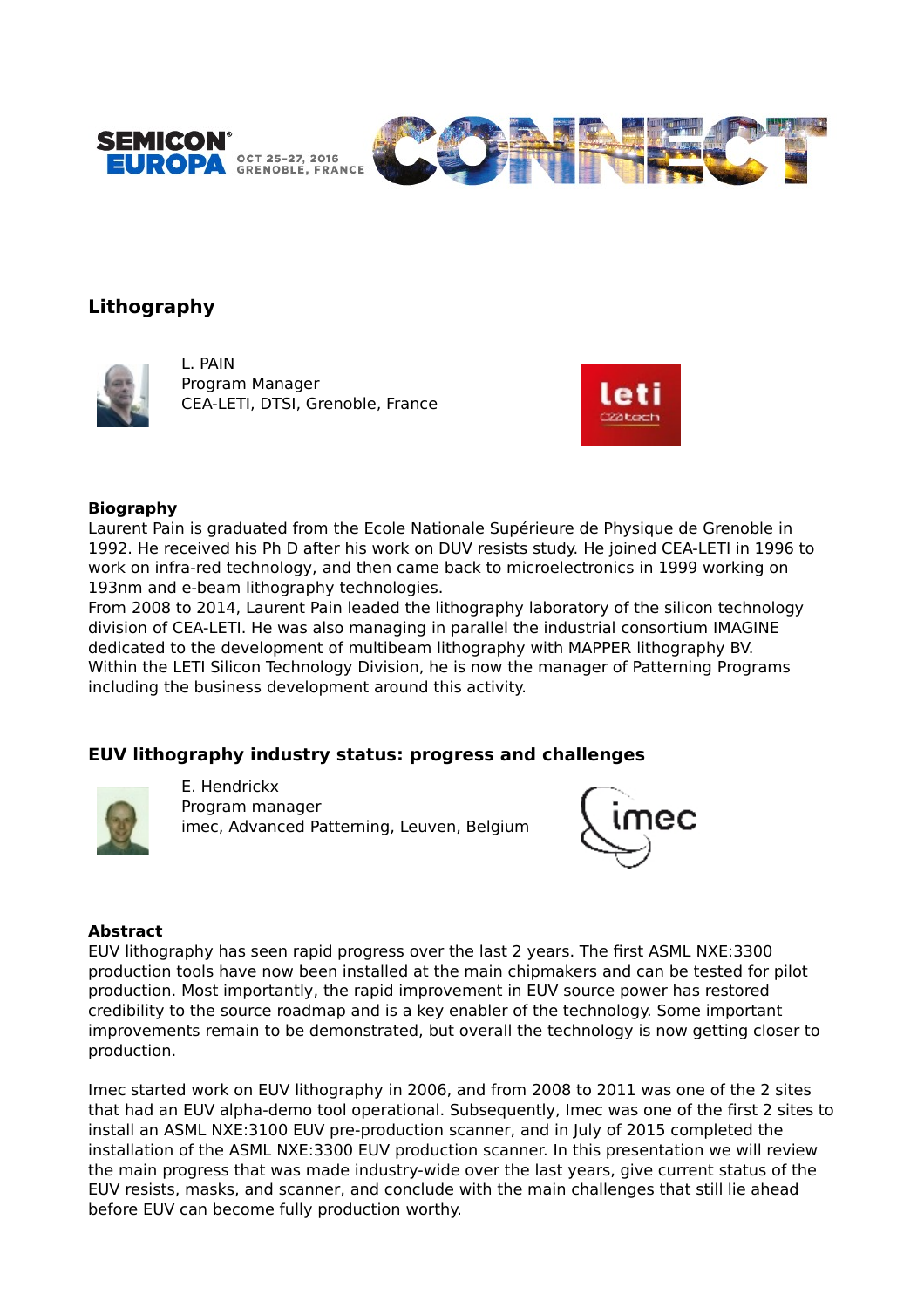### **Biografie**

Eric Hendrickx graduated from the University of Leuven in 1996, and subsequently from 1996 to 2001 was a postdoctoral research scientist at the University of Arizona (Optical Sciences Center) and the University of Leuven. In 2001 he joined the lithography department at imec, focusing on imaging and the characterization and on the introduction of the first 193nm high-NA immersion scanners into the imec cleanroom. In 2008, he started work on EUV lithography, and worked subsequently on ASML EUV Alpha-Demo tool, ASML NXE:3100 preproduction scanner, and ASML NXE:3300 scanner at imec. He currently is program manager at imec, and team lead of the imaging and reticles team.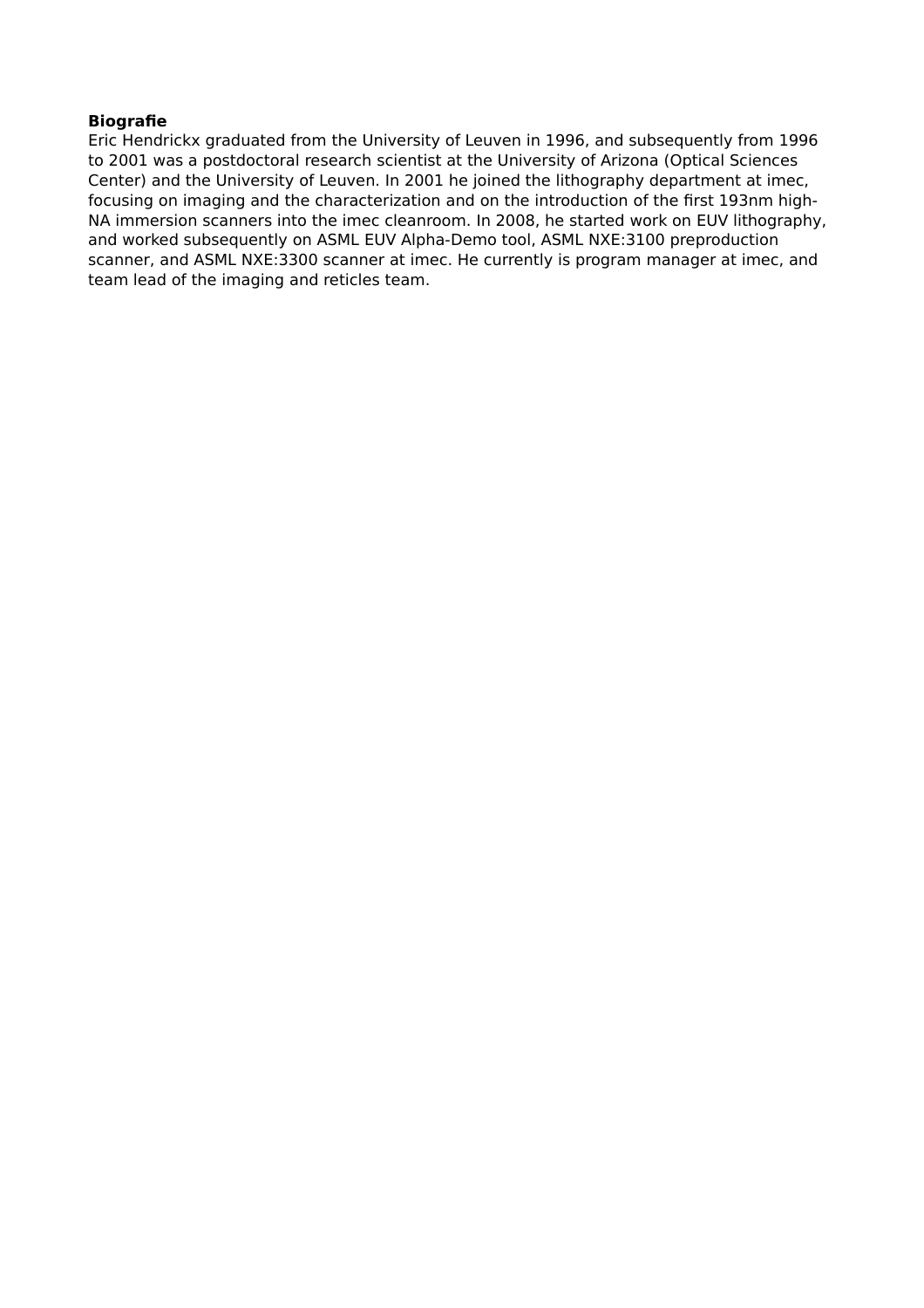# **Enabling low cost IoT ICs with lithography systems made in Europe**



A. Mesquida Küsters

Sr. Director Product Marketing, Business Line DUV ASML Netherlands B.V., Business Line DUV, Veldhoven, Netherlands



### **Abstract**

The internet of things (IoT) is the network of physical devices, vehicles, buildings and other items embedded with electronics, software, sensors, actuators, and network connectivity that enable these objects to collect and exchange data. In 2013 the Global Standards Initiative on Internet of Things (IoT-GSI) defined the IoT as "the infrastructure of the information society." The number of connected devices within the IoT semiconductor market was 17.7B in 2015 and is projected to be 74.8B in 2025, with a CAGR of 15.5%. This huge IC unit growth will not only drive silicon demand out of 300 mm- but also from 200 mm-factories, since a large variety of analog & power devices as well as sensors are produced in such factories. In these markets, European companies held a strong position and several of them are currently considering increasing the capacity of their 200 mm factories. One efficient way to achieve this goal is by exchanging older semiconductor manufacturing equipment by new state-of-the-art equipment able to deliver a 2 to 3 times higher silicon output per square foot of factory floor, as compared to tools built 15 to 20 years ago. During the presentation, we will explain using a comparative CapEx/OpEx-model for lithography equipment why the equipment retrofit approach could help to improve the competitiveness of European chip makers while minimizing CapEx investments.

### **Biografie**

Antonio (Toni) Mesquida Küsters holds both Spanish and German nationalities and earned his master degree in Electrical Engineering (1990) as well as a PhD-degree in Semiconductor Science (1994) from the RWTH Aachen in Germany. Between 1995 and 2001, he held various management positions at Siemens AG (later Infineon Technologies AG) in Munich in the areas of IC development, technology transfer, product marketing and corporate venturing. As one of the founding members of Infineon Ventures, he served on the supervisory board of various hightech start-ups around the world. Between 2002 in 2006, he held the position of Head of Corporate Strategy at the German MOCVD equipment provider AIXTRON SE. In 2006, he joined ASML in Veldhoven as Director of Market Intelligence, where he significantly contributed to the management directions and priorities of the Dutch company. Between 2011 and 2014, he served as Sourcing Director as well as Managing Director of the ASML German Operations in Alsdorf (former Xtreme Technologies), in the area of EUV DPP Sources. Since beginning of 2015, Toni is in charge of product marketing for all TWINSCAN dry lithography products.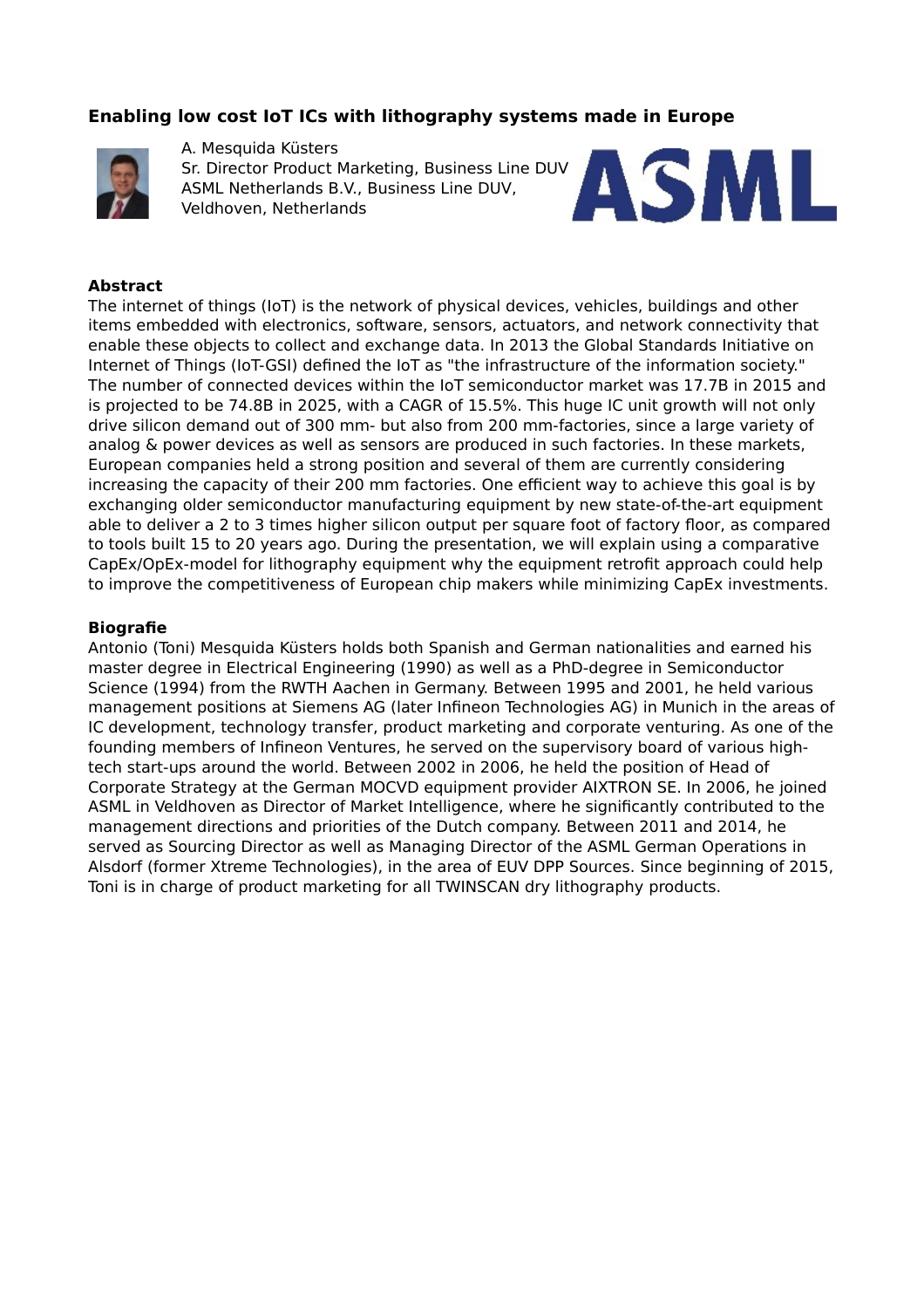# **Progress of Nanoimprint System Development for High Volume Manufacturing of Semiconductor Devices**



H. Wada Staff Engineer Canon Inc., NGL Development Division 3, Tokyo, Japan



### **Abstract**

Imprint lithography has been shown to be an effective technique for replication of nano-scale features. Jet and Flash Imprint Lithography\* (J-FIL\*) involves the field-by-field deposition and exposure of a low viscosity resist deposited by jetting technology onto the substrate. The patterned mask is lowered into the fluid which then quickly flows into the relief patterns in the mask by capillary action. Following this filling step, the resist is crosslinked under UV radiation, and then the mask is removed, leaving a patterned resist on the substrate.

Previous studies have demonstrated J-FIL resolution better than 10nm, making the technology suitable for the printing of several generations of critical memory levels with a single mask. Additional considerations for inserting the technology into high volume manufacturing of semiconductor devices include overlay, throughput, defectivity, and mask infrastructure. Canon designs nanoimprint lithography tools by creating production infrastructure which includes resist production, collaborations with mask vendors, and close collaborations with the end user. This approach has resulted in the advancement of the technical requirements for high volume manufacturing mentioned above.

In this presentation, we will review the technology advancements made and introduce the new imprint systems that will be applied for the fabrication of advanced devices such as NAND Flash memory and DRAM. Cost of Ownership and future plans will also be discussed.

\*Jet and Flash Imprint Lithography and J-FIL are trademarks of Molecular Imprints, Inc.

#### **Biografie**

Hideyuki Wada received his B.S. degree in physics from Osaka University in Japan, in 1990, and then started his career in semiconductor industry when he joined IBM Microelectronics Division where he was engaged in the semiconductor manufacturing process development as a photolithography engineer and process integration engineer. After 12 year experience with semiconductor device manufacturing, he entered a graduate school at the University of California at Los Angeles and then received his M.S. degree in electrical engineering in 2004. He had been working as a director of applications engineering to support customers for their nanoimprint technology developments in Japan and other countries in Asia, after he joined Molecular Imprints, Inc. in 2004. When the semiconductor business of Molecular imprints, Inc. was acquired by Canon Inc. in April 2014, he moved to newly established Canon Nanotechnologies, Inc., and then moved to Canon Inc.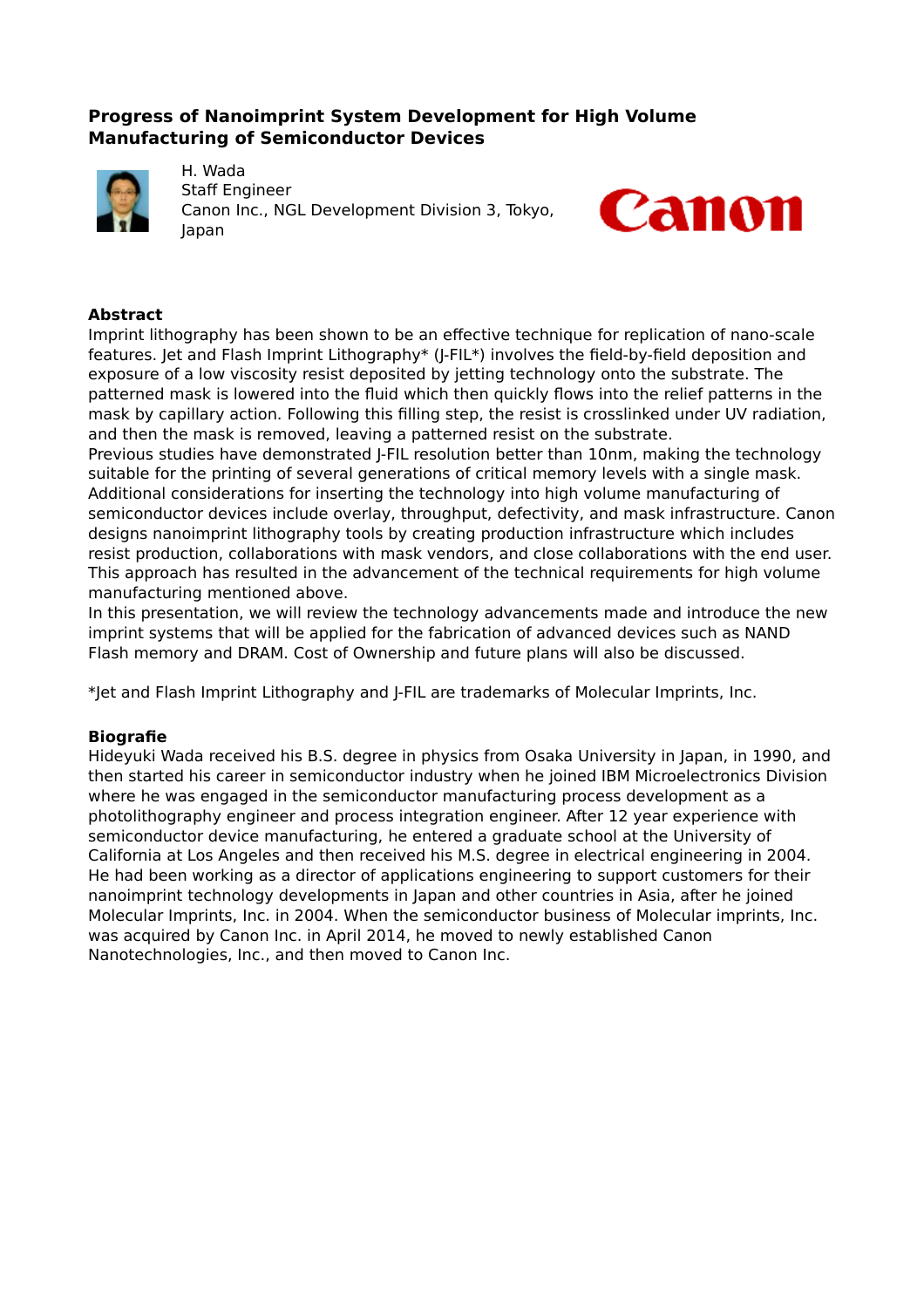# **Lithography efficiency: a cost comparison model**



### S. Grünzig

Principal Equipment Engineer Bump Engineering GLOBALFOUNDRIES Dresden Module Two LLC & Co. KG, BTF, Dresden, Germany



### **Abstract**

The presentation shows a calculation model and conclusions with focus on the comparison of low-throughput and high-throughput lithography clusters via an analysis of the Cost of Ownership and applied data of the Overall Equipment Efficiency. Published documents up to today are not sufficient to prove that a higher throughput at a single lithography cell (consisting of linked Coater/Exposure/Developer) necessarily leads to an advantage of the manufacturing effectiveness. If the required conditions are given the calculated COO will show that it is efficient to operate with slower but with more cells.

The conditions will be shown as well as the metrics and the methodology to calculate the needed cell throughput and the corresponding count of lithography cells. The model enables to optimize the COO before the toolset will be bought. It will be possible because the COO and OEE are calculated the first time from the whole toolset point of view. This allows to add and to compare the influence of a new metric, the count of recipe changes. Known lithography throughput analyses excluded this naturally existing parameter in the past because the parameter is not visible if the throughput is calculated for a single lithography cell like usually done and propagated.

Furthermore, the calculation model presents a flexible method to identify not only the key drivers to run an efficient production but also easily to compare different scenarios. Two examples are shown, with models evaluated with real data.

#### **Biografie**

Sven Grünzig received his degree in Computer Science from the Dresden University of Technology in 1994. Past roles include Service Engineer/Product Specialist at Tokyo Electron and Lithography Consultant Equipment Engineering/Senior Staff Engineer at INFINEON/Qimonda. He supported Nemotek Technologie in Rabat as a Lithography Engineering Expert from 2010 and changed in 2012 to GLOBALFOUNDRIES Dresden. He now works as a Principal Equipment Engineer Bump Engineering.

Sven was a member of the team that was setting up the litho cell, printing the first 300mm wafer outside of a laboratory on December 18th, 1997 in the MOTOROLA/SIEMENS Pilotfab SC300. Thenceforth he focused on equipment reliability and productivity improvement. With an experience of more than 20 years by now in equipment analysis and optimization on both sides, equipment and chip maker, he acquired the expertise for an unique but plausible approach to analyze equipment conditions to enable an optimized set up, specifically for lithography cells and their production efficiency.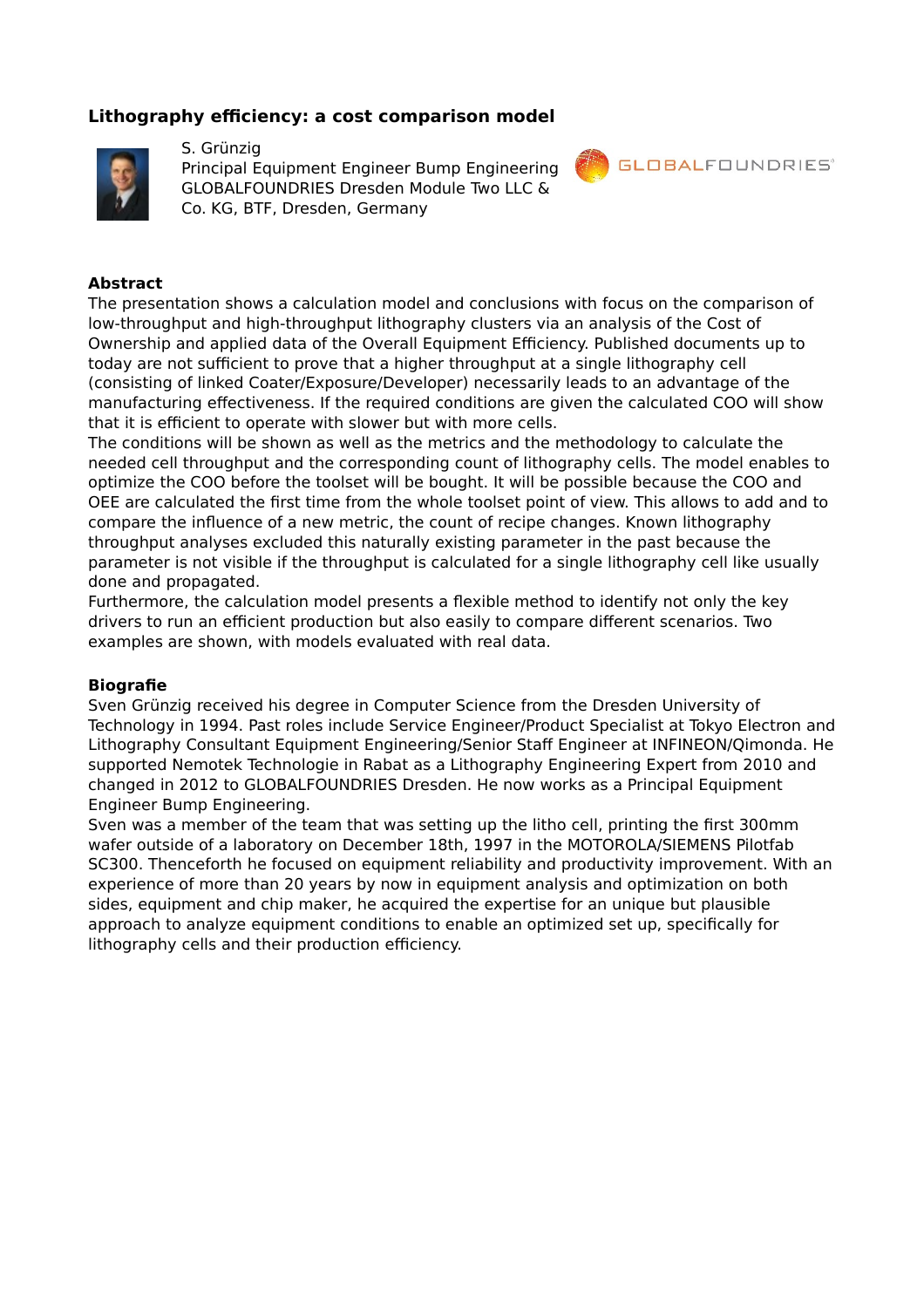# **Rapid prototyping of nanodevices with the NanoFrazor**



S. Weber COO SwissLitho AG, Zurich, Switzerland



### **Abstract**

Thermal scanning probe lithography (t-SPL) [1] has recently entered the lithography market as alternative to electron beam lithography (EBL). By 2016, the first commercial t-SPL systems, called NanoFrazor®, have been installed at research facilities throughout Europe, America and Asia by SwissLitho - a spinoff company from ETH Zurich.

The technology has its origins at IBM Research and their Millipede project. At its core is a heatable probe tip which is used for creating and simultaneous inspection of nanostructures. The tip creates high-resolution  $\left($ <10 nm half-pitch) features by local decomposition and evaporation of resist materials. The depth can be controlled for every pixel individually with about 1 nm accuracy, enabling arbitrary 3D nanopatterns in a single run. The speed of t-SPL is comparable to that of high-resolution Gaussian shaped EBL: 20 mm/s with a pixel rate of 500 kHz has been demonstrated [2]. The simultaneous inspection capability significantly improves accuracy and reliability and enables process turnaround times of mere seconds, because no resist development step is required. Furthermore, new stitching and overlay methods achieve sub-5 nm accuracy without the use of artificial markers.

Various pattern transfer methods like reactive ion etching, lift-off, electroplating, directed selfassembly have been demonstrated: Parallel lines with 18.5 nm half-pitch were etched 65 nm deep into Si, and various high resolution metal structures were fabricated using lift-off. The t-SPL process avoids high-energy, charged particles like electrons or ions which are known to damage or charge up certain materials while patterning which for delicate nanoelectronic devices can result in superior device performance. For example, top gates for InAs nanowire devices were made without trapped charge in the thin gate oxide under the electrodes.

[1] Pires, D. et al. Science 328, 732–735 (2010) [2] Paul, P. C. et al. Nanotechnology 22, 275306 (2011)

#### **Biografie**

Stefan Weber studied at FU Berlin, where he received his Diploma and PhD in experimental physics. In 2007, he joined the EPFL/Institut de Microtechnique at Neuchâtel and the Group of Applied Physics (GAP) at the University of Geneva where he worked on Optical MEMS micromirror arrays. From 2011 to 2013 he was product manager and project leader for microoptomechanical and optoelectronics modules for next generation lithography units at Jenoptik Optical Systems GmbH. Stefan joined SwissLitho AG in 2014 as COO, where he is responsible for all processes and operations.